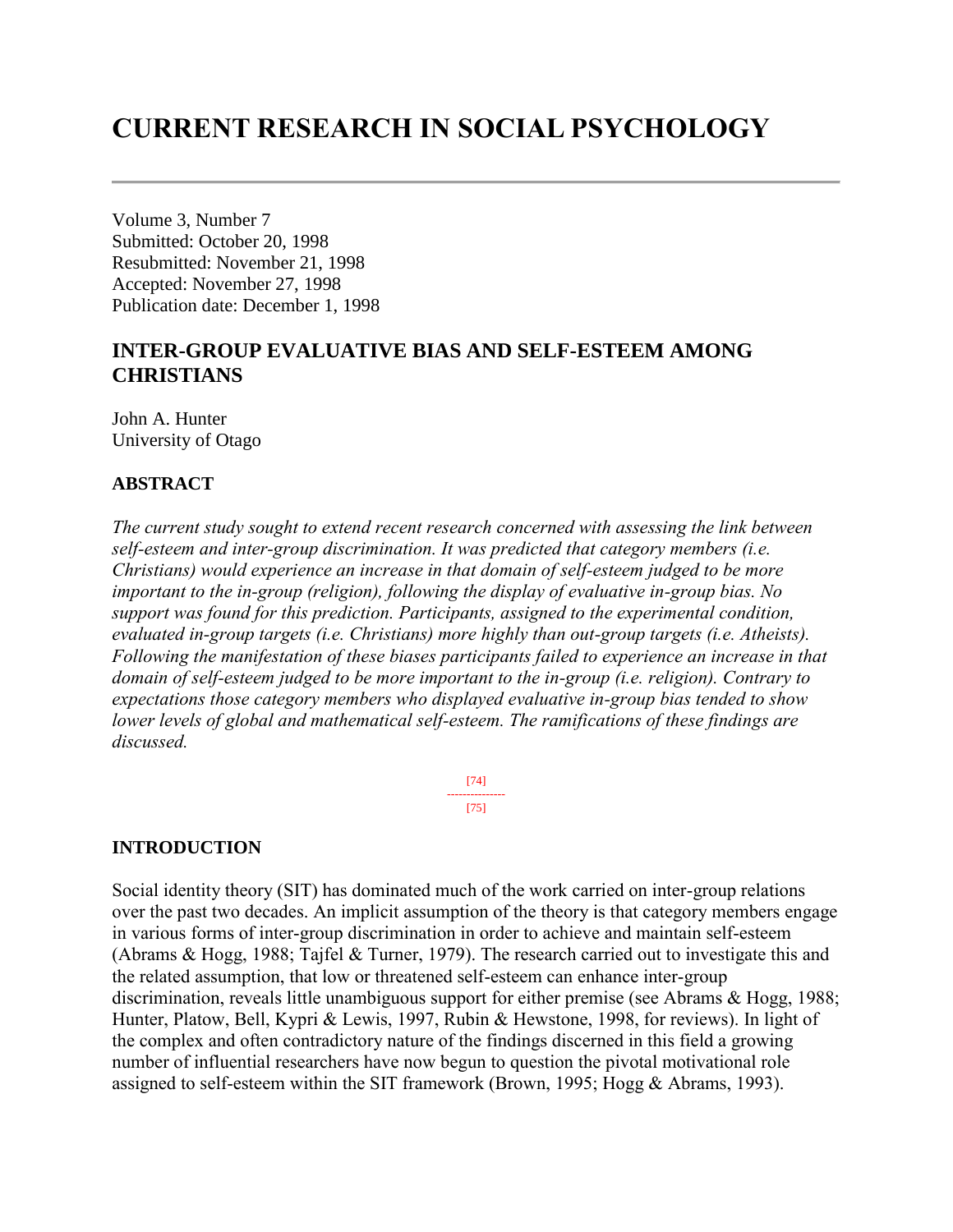#### **DISCUSSION**

In addressing this issue, it is important to acknowledge a number of criticisms that have been leveled at the research conducted in this area. One criticism with particular relevance to the current study relates to the fact that many researchers, when attempting to assess how inter-group discrimination affects self-evaluation, have utilized global measures of self-esteem. The use of such instruments to examine predictions derived from SIT is highly problematic. According to SIT the self-concept is multidimensional. Depending on how the self is experienced, components of the self (or self-descriptions) may be related to either personal or social identities (Turner, Oakes, Haslam & McGarty, 1994). Components of the self experienced at the level of the individual relate to personal identities. Components of the self experienced at the level of the group relate to social identities. Stressing the social aspects of identity, SIT posits that, in the relevant context, those domains of the self associated with social identities will become more salient than those domains of the self associated with personal identities. As a result, therefore, when any given social identity becomes salient (e.g. Baptist) people will tend to define and evaluate themselves, not in terms of their overall personal identity but, in terms of those components of the self (e.g. religious, honest) related to their social identities. One consequence of this is that global measures of self-esteem, which are designed to provide a generic measure of personal self-worth cannot accurately assess those aspects of the self associated with social identity.



As a result of this reasoning, researchers have now begun to seek alternative methods by which to more accurately examine social identity based self-esteem (see Rubin & Hewstone, 1998 for a review). One possibility has been outlined by Hunter and his colleagues (Hunter, Platow, Howard & Stringer, 1996, Hunter et al., 1997). Combining Marsh's work on the multidimensional self-concept (e.g. Marsh, 1992, 1993) with social identity and selfcategorization theory (e.g. Turner et al., 1994) the aim of this approach is to examine the self descriptions (e.g. sportsmanlike, happy-go-lucky) which may be subsumed under particular social identities (i.e. Australian). Recent research would tend to support this perspective. Thus, a number of studies have shown that, when the members of meaningful social categories display group based bias, it is, not global but, domain specific self-esteem that is affected. For example, in two studies utilizing gender categories, Hunter et al. (1997) found that biased evaluations of in-group and out-group targets led to changes in verbal and physical self-esteem but not global self-esteem. Identical findings were reported in a sample comprising Northern Irish participants. In this study, Hunter et al. (1996) again assessed global and domain specific self-esteem prior to and following the manifestation of evaluative in-group bias. No effects were found for global self-esteem. The esteem in which both Protestants and Catholics held specific self-images (e.g. physical appearance, religiosity, honesty, verbal and academic ability) was, however, found to increase after they engaged in evaluative in-group bias.

The research carried out by Hunter et al., demonstrates one way in which our understanding of the link between self-esteem and inter-group discrimination may be advanced. Such work does, however, raise a number of other issues. Specifically, since there are an infinite number of possible self-esteem domains (Hogg & Abrams, 1988; Marsh, 1993) which may plausibly be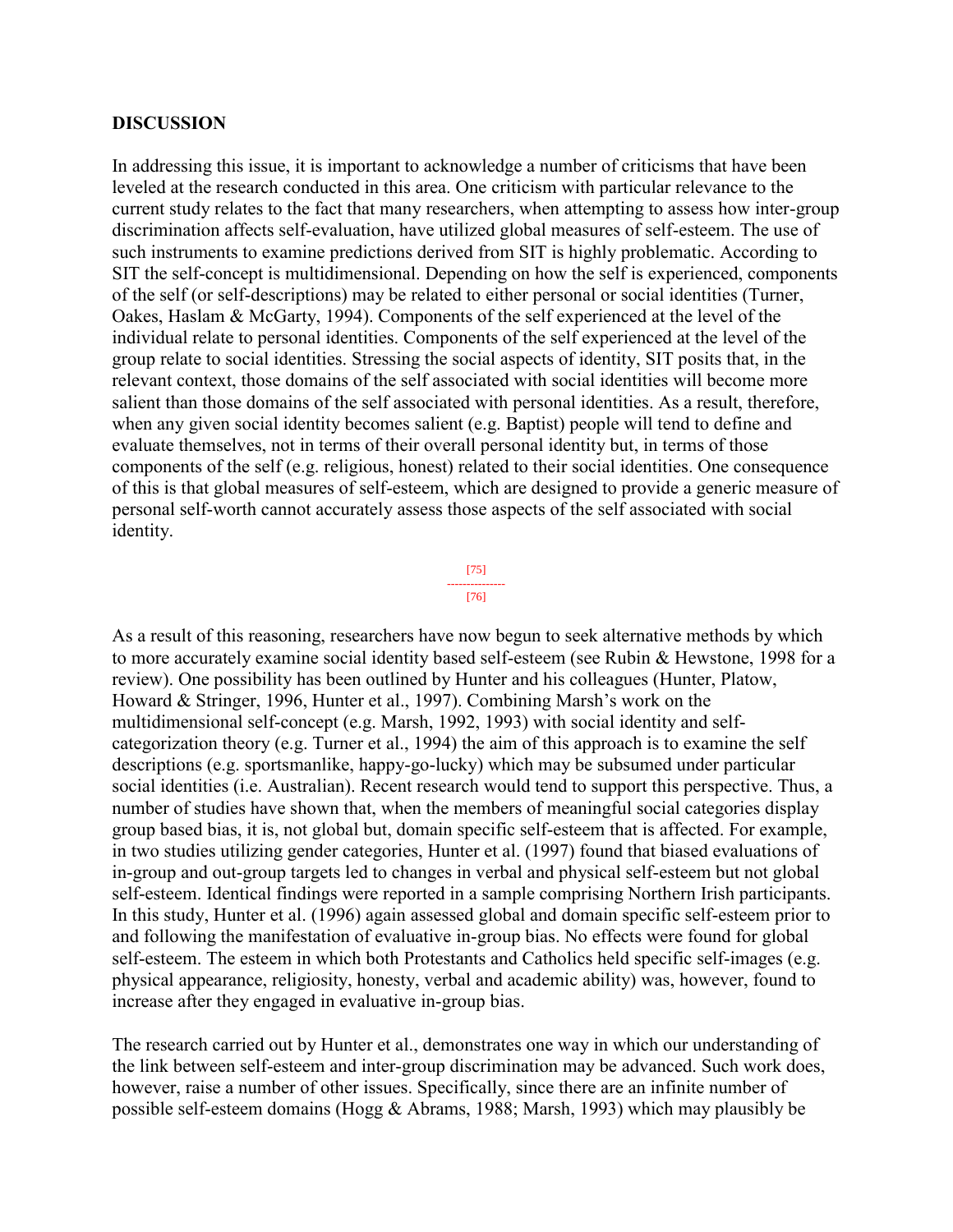subsumed under any specific social identity, it is important for both theoretical and practical reasons (e.g. Abrams, 1996; Brown, 1995) that we are able to identify those particular components of the self which are likely to be related to inter-group differentiation. The particular self-esteem domains likely to increase following the display of in-group bias was not apparent in the studies carried out by Hunter et al. (1996, 1997). One possible explanation for this state of affairs may, however, be derived from recent developments in social identity and selfcategorization theory (Hogg & Abrams, 1988; Turner, Hogg, Oakes, Reicher & Wetherell, 1987). According to this framework the functioning of the self-concept is context dependent. Particular components of the self are activated as a logical function of the "interaction between the characteristics of the perceiver and the situation" (Turner et al., 1987 p. 44). As a consequence, there is both continuity and variability in the contents of self-perception. When there is variability in the inter-group situation the attributes associated with social category membership change. When there is stability in the inter-group situation the attributes associated with social category membership remain stable (see Oakes, Haslam & Turner, 1994; Turner et al., 1994 for reviews).

> [76] --------------- [77]

One of the factors which give rise to stability in the contents of self-perception is as indicated by Turner et al. "the social groups, subcultures and social institutions that provide perceivers with stable norms, values and motives" (Turner et al., 1994, p.460). Influence sources such as these do not, however, ascribe equal status to all those dimensions of the self which may be associated with social category membership. Indeed, in many cultures the attributes associated with membership in certain social categories may be highly visible and differentially valued (e.g. physical abilities, skin color, wealth). Similarly, social institutions (e.g. educational establishments) often place a greater emphasis on some components of the self (e.g. intellectual ability, physical appearance and behavioral conduct) than others (e.g. athletic performance, see Harter, 1986, for a review), likewise with social groups. Within restricted frames of reference, certain attributes or self-esteem domains may be judged as being more relevant to the in-group. Thus, for example, whilst members of a religious group (e.g. Baptists) might deem 'spirituality' as being particularly important to the in-group, members of a street gang might deem 'toughness' as being particularly important to the in-group. Those attributes especially relevant to social category membership may be said to group defining. We would posit that it is these dimensions which might be expected to increase following the display of evaluative in-group bias. Extending this line of reasoning to the approach taken by Hunter et al., it may be argued then that it is those aspects of self-esteem relevant (or important) to social category membership, within specific contexts, that are likely to increase following the display of in-group bias. The present investigation sought to develop the work of Hunter et al. in order to examine this suggestion. In this respect, we will test one hypothesis. This states that category members (i.e. Christians) will experience an increase in that domain of self-esteem judged to be more important to the ingroup, following the display of evaluative in-group bias.

## **METHODS**

#### **Participants**

One hundred and forty-one students attending the University of Otago took part in this study.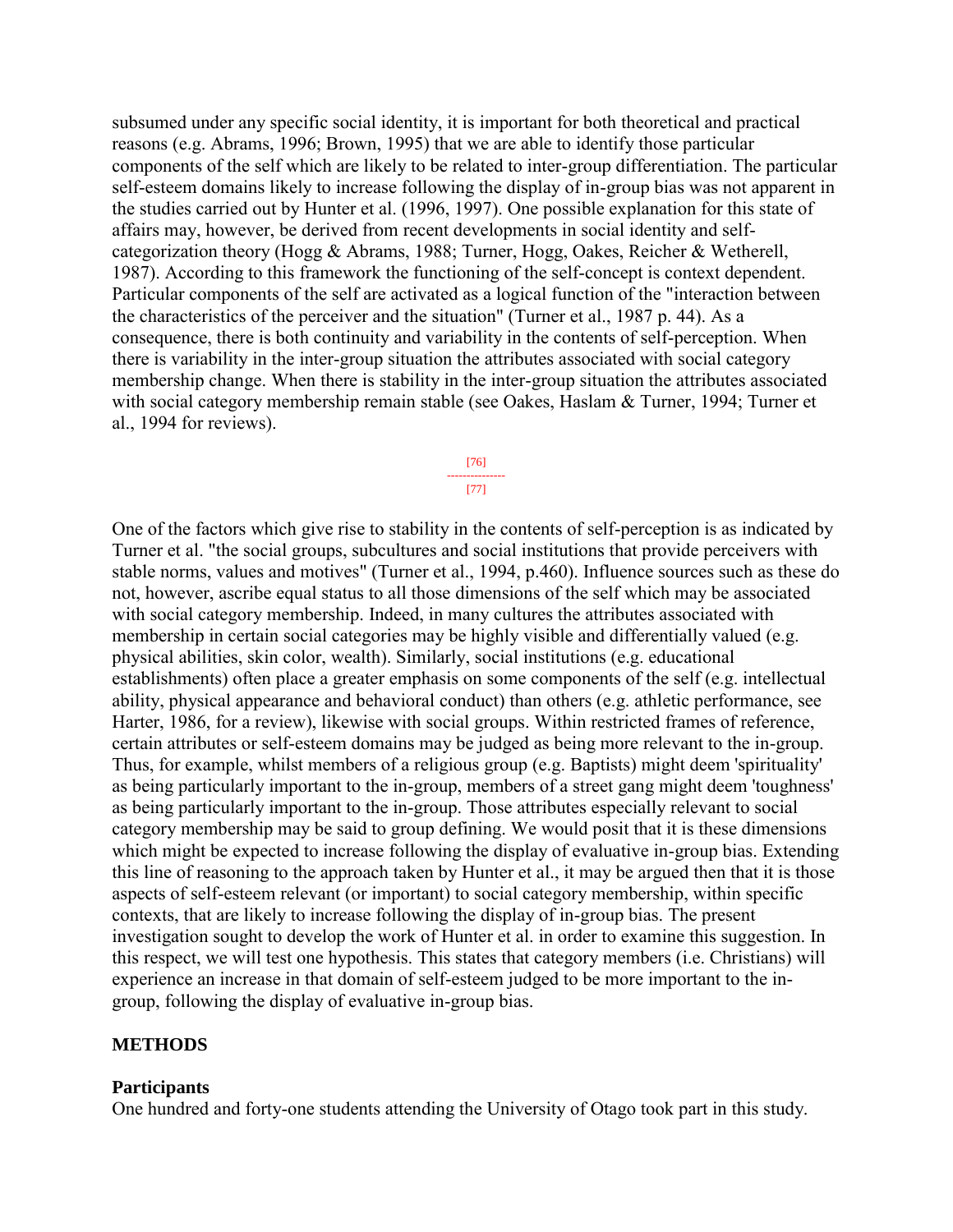Although gender was not examined as a variable, the sample comprised approximately equal numbers of men and women. All participants were members of the Christian Union Organization. Forty-eight were assigned to an experimental condition. Ninety-three were assigned to 1 of 2 control conditions. Assignment to each condition was random. Conditions were run in groups of eight or more. All participants received \$5 for taking part.



## **Design**

Participants assigned to the experimental condition were given the opportunity to evaluate ingroup (Christian) and out-group (Atheist) target actors who behaved either positively or negatively. This formed a 2 (group membership of target actor: in-group/out-group) x 2 (behavior outcome: positive or negative) repeated measures design. Participants assigned to the first control condition completed the same evaluative tasks as those in the experimental condition with the exception that target actors were identified as belonging to one of two out-groups (i.e. Sephardic or Hasidic Jews). The dependent variables (administered after the inter-group evaluative tasks) were scales assessing global, religious and mathematical self-esteem. In order to provide an assessment of pre-test levels of self-esteem, participants assigned to the second, baseline, control condition completed the measures of self-esteem without previously taking the inter-group evaluative tasks.

#### **Materials and Procedure**

The study was introduced as being concerned with self-perception, social judgement and behavior. Participants were told that during the course of the investigation they would complete a number of response booklets and then engage in a short behavioral exercise. In an attempt to facilitate social identity salience (and thereby preclude this variable as a potential cause of selfesteem change, see Abrams & Hogg, 1988 for a review) participants were informed that the study was specifically concerned with groups of Christians and Atheists. To further heighten this effect, and also control anticipated interaction time amongst in-group and out-group members, attention was drawn to the behavioral exercise that was to be carried out at the end of the study. This (bogus) exercise was said to involve a 5-minute interaction with Christians (in-group members) and a 5-minute interaction with Atheists (out-group members). Atheists were said to be involved in an identical experiment being carried out simultaneously in an adjacent room. To ensure anonymity of responding, participants chose a code number from a box that was passed round the room. Participants were required to record this code number and the social group (i.e. Christian) to which they belonged on each of their response booklets. Communication amongst participants was discouraged whilst the study was in progress.

> [78] --------------- [79]

#### **Booklet 1: Evaluative bias and distractor tasks**

Participants assigned to the experimental condition were presented with a number of vignettes. Each vignette was one paragraph long and depicted a situation in which the participant was asked to imagine that an in-group or an out-group target actor had behaved either positively or negatively towards them. Target actors were identified through name and specific reference to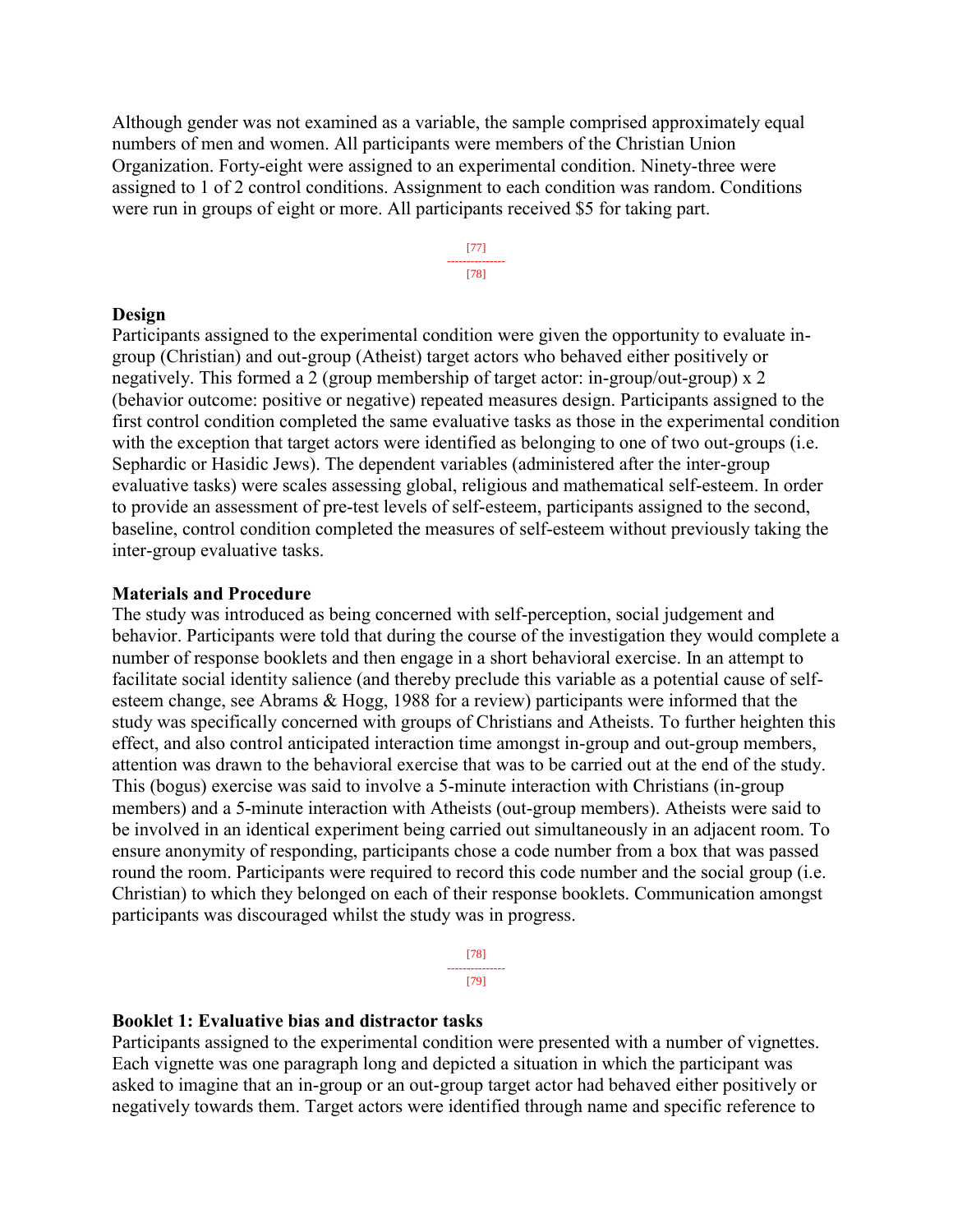social category membership (e.g. 'Greg a Christian' or 'Simon an Atheist').**1** The vignettes, 12 in total, comprised one example each of a target actor who either: (a ) helped or ignored the participant, after he or she had been involved in a minor accident, (b) was generous to or cheated the participant and (c) helped or refused help to the participant when he or she had been caught in the rain. The vignettes were presented in a single random order. Following the presentation of each vignette, participants were then asked to evaluate the target actor in question (e.g. How would you evaluate Greg/Simon?). Evaluations were assessed using seven-point Likert scales (7 very positive to 1-positive, see Dovidio & Fazio, 1992 for a discussion of the strengths of this approach). Participants assigned to the first control condition completed the same evaluative tasks as those in the experimental condition with the exception that target actors were identified as belonging to one of two out-groups -- Sephardic or Hasidic Jews. Participants assigned to the second, baseline, control condition did not complete the evaluative tasks. Twenty minutes were given to complete these tasks.

#### **Booklet 2: Self-esteem measures**

Immediately following the completion of the first response booklet, a second booklet was administered. This contained the general self-evaluation, religious and mathematical self-esteem sub-scales of the Self-Description Questionnaire III (SDQ III).**2** In its entirety, the SDQ III is designed to measure 13 separate domains of self-esteem (Marsh, 1992) and is one of the most extensively validated self-esteem instruments currently available (Byrne, 1996, p. 204). Each domain of self-esteem assessed by the SDQ III has high internal consistencies (median alpha's of between .80 and .90) and test-retest reliabilities (median r's of .87). Correlations between domains are low (median r's of .10). These findings mean that sub-scales measuring each selfesteem domain may be used either separately or in combination (Marsh, 1992). Each self-esteem domain is measured by a single scale consisting of 10 or 12 items. The general self-evaluation sub-scale is derived from the Rosenberg (1965) global self-esteem scale. It is therefore similar to those used in other studies which have sought to examine the link between various forms of inter-group discrimination and self-esteem (e.g. Hunter et al., 1997). An example of the content of the three sub-scales used in the current investigation are as follows: "Overall, I am pretty accepting of myself (general), "I am a better person as a result of my religious/spiritual beliefs" (religion) and "I am quite good at mathematics" (mathematical ability). All answers are recorded on an 8 point Likert scale (1- Definitely False, 8-Definitely True). Higher scores reflect more positive levels of self-esteem. Half of the items in each scale are scored in the reverse order. Participants are required to respond to all questions on the basis of how they "now feel" and "not as [they] usually feel."

> [79] --------------- [80]

Also included in booklet 2 were a number of manipulation checks. In an attempt to demonstrate comparable social identity salience across experimental and control conditions, the 'importance to identity' sub-scale from Luhtanen and Crocker's (1992) collective self-esteem scale was utilized. In keeping with the rationale of the current investigation, the questions comprising this scale were modified to refer to the particular social identity in question (e.g. 'Being a Christian is an important part of my self-image'). Two of the questions were scored in the reverse order. Positive scores reflect higher levels of identification. Answers were recorded on 7-point Likert scales (1-Agree Strongly, 7-Disagree Strongly). In an attempt to ensure that participants in the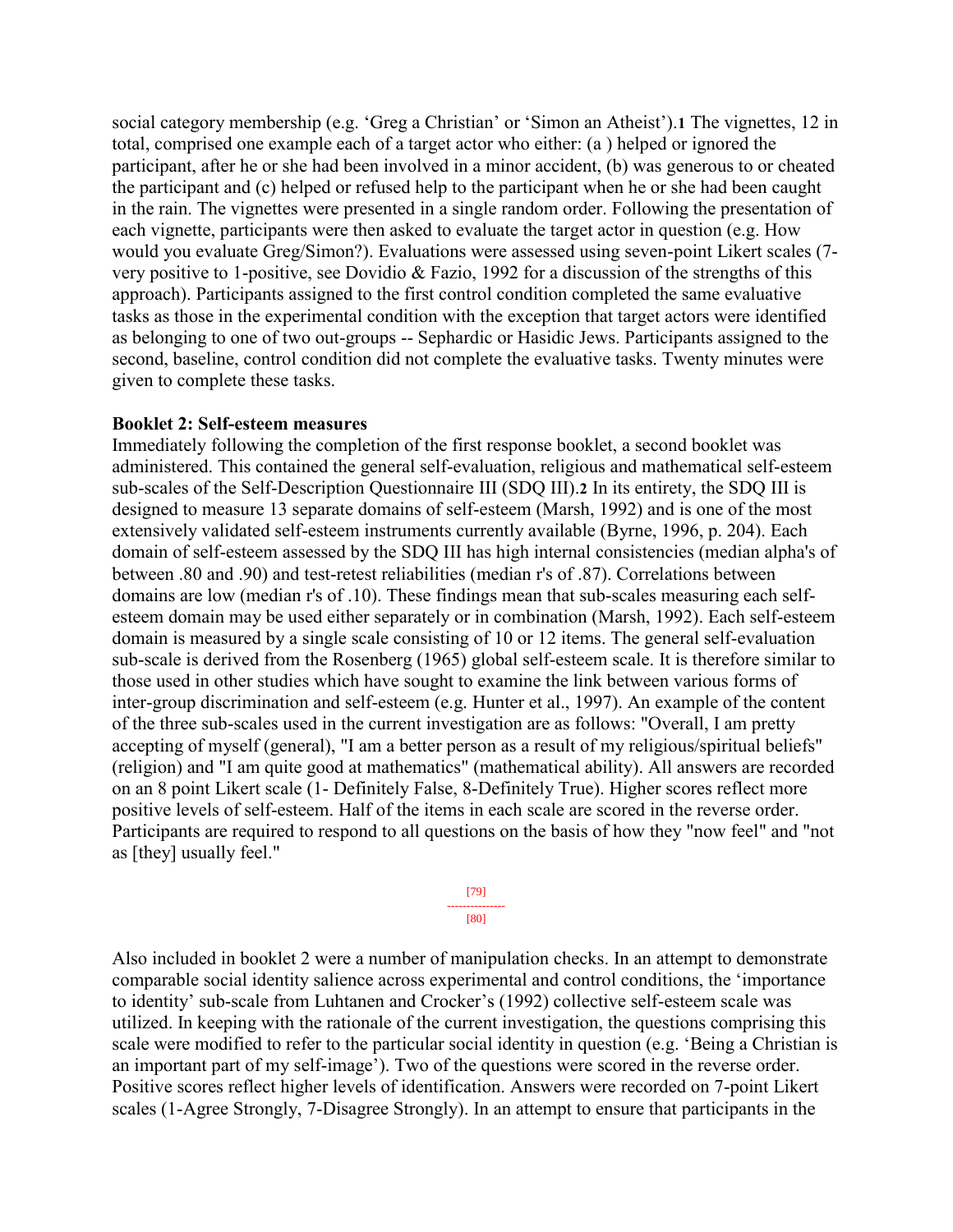current investigation differentially evaluated the importance of religious and mathematical components of the self a pair of rating scales were also included. These scales required respondents to rate the importance of religion and mathematical ability to the Christian in-group. Ratings were assessed on 7 point Likert scales (1-unimportant, 7-important)). The rating scales were presented after the measures assessing self-esteem. Two final questions were also incorporated. These asked respondents what they thought the study was really about and whether there was anything in the study on which they wished to comment. Twenty minutes were given to complete these tasks.

## **RESULTS**

## **Manipulation checks**

In order to examine potential differences in social identity salience across experimental conditions (M=23.50), the first control condition (M=23.53) and the baseline control conditions (M=24.02) a one way analysis of variance (ANOVA) was conducted. No significant effects were discerned (F(2, 138)=.25, p>.78). This indicates that social identity was similarly salient amongst experimental and control participants. To ensure participants differed in how they evaluated religion and mathematics to the Christian in-group a 2 x (condition: experimental/control) x 2 (dimension: religious/mathematical) mixed model ANOVA was conducted. The last factor was repeated. A main effect was found for dimension. As expected, this analysis revealed that, for the participants in the present sample, religion was judged to be more important to the Christian ingroup than mathematical ability ( $M=6.57$  v  $M=2.39$ ,  $F(2, 138)=1060.44$ ,  $p<0.01$ ). There were no other significant effects.



## **Evaluative in-group bias**

Evaluations of in-group and out-group target actors were analyzed by means of a 2 (group membership of target actor: in-group/out-group) x 2 (behavior outcome: positive or negative) repeated measures analysis of variance (ANOVA). After the standard methodology in this area (see Islam & Hewstone, 1993) responses were collapsed so that one overall score was computed for each episode of positive and negative in-group and out-group behavior. Cell means can be seen in Table 1. Higher scores indicate more positive evaluations. A main effect was found for behavior outcome (F(1, 47)=98.28, p<.001). Positive behaviors were evaluated more positively than negative behaviors (M=5.85 v M=4.18). A further main effect was found for target group of evaluation (F(1, 47)=26.00, p<.001). In-group members were evaluated more positively than outgroup members ( $M=5.38$  v  $M=4.65$ ). Planned comparisons revealed that (a) in-group targets who behaved positively were evaluated more highly than out-group targets who behaved positively  $(t(47)=5.40, p<0.005)$  and (b) in-group targets who behaved negatively were evaluated more positively than out-group targets who behaved negatively  $(t(47)=3.16, p<.005)$ . Both these effects were significant using Dunn's test (Bonferroni t, critical alpha value 2.97, p<.01). There were no other significant effects.

## **Table 1. Mean Evaluative Ratings for the Positive and Negative Behavior of In-group and Out-group Targets**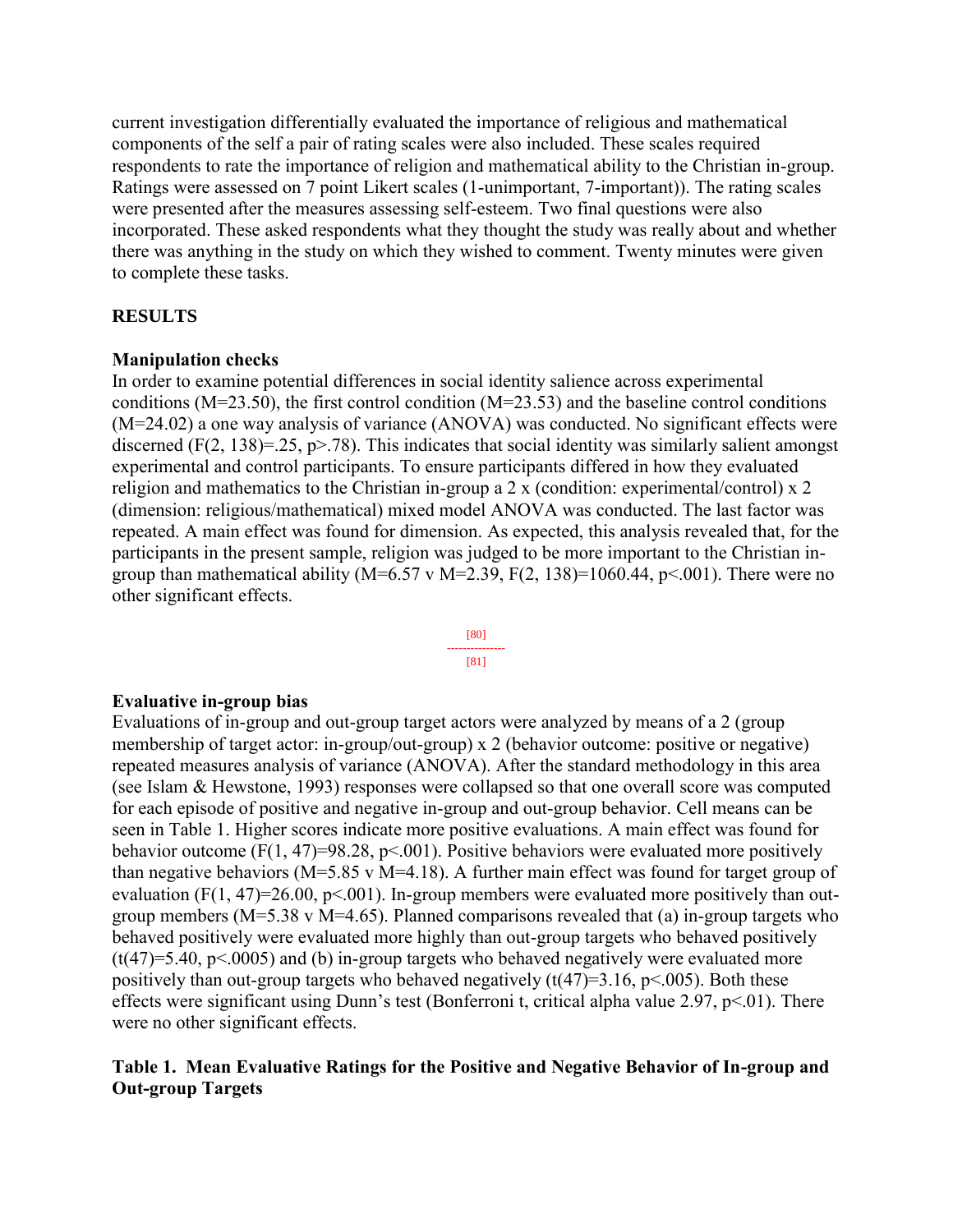| <b>BEHAVIOR</b><br><b>OUTCOME</b> | <b>IN-GROUP</b> | <b>OUT-GROUP</b> |  |
|-----------------------------------|-----------------|------------------|--|
| Positive                          | $6.26(0.74)$ *  | 5.43(0.91)       |  |
| Negative                          | $4.49(1.28)$ *  | 3.87(1.11)       |  |
| <b>Overall</b> evaluation         | $5.38(1.01)$ ** | 4.65(1.01)       |  |

Note, higher scores indicate more positive evaluations (N=48).

 $*$  p<.01, more positive evaluation of the in-group than the out-group by Dunn's test \*\* p<.001, more positive evaluation of the in-group than the out-group by ANOVA.

> [81] --------------- [82]

#### **Self-esteem**

To examine differences in general, religious and mathematical self-esteem among those assigned to experimental and control conditions, separate one way analyses of variance (ANOVAs) were conducted. Cell means can be seen in Table 2. Contrary to expectations no significant effects were found for religious self-esteem  $(F(2, 138)=1.23, p>29)$ . An effect was, however, found for global self-esteem  $(F(2, 138)=3.79, p<0.03)$ . To investigate this effect further a series of post hoc comparisons were conducted. This analysis revealed that participants in the experimental condition had lower levels of global self-esteem than those in the first control  $(t(91)=2.31, p<.03)$ and those in the baseline control conditions  $(t(94)=2.29, p<.03)$ . Both these effects were significant using Dunn's correction (critical alpha value 2.29, p<.05). An effect approaching significance was found for mathematical self-esteem  $(F(2, 138)=2.94, p<.06)$ . Post hoc comparisons were conducted to assess this effect further. This analysis revealed participants in the experimental condition to have lower levels of mathematical self-esteem than those in the baseline control condition (t(94)=2.34, p<.05). This effect was also significant using Dunn's correction (critical alpha value 2.29). There were no other significant effects.

#### **Table 2. Experimental and Control Participants Global and Domain Specific Self-Esteem**

| <b>SELF-ESTEEM</b><br><b>DOMAIN</b> | <b>EXPERIMENTAL</b>                 | <b>FIRST</b><br><b>CONTROL</b> | <b>BASELINE</b><br><b>CONTROL</b> |
|-------------------------------------|-------------------------------------|--------------------------------|-----------------------------------|
| Global                              | $71.46$ (sd=14.61) <sup>*</sup> , # | $77.87$ (sd=12.10)             | $77.65$ (sd=11.72)                |
| Religion                            | $82.33$ (sd=10.42)                  | $82.91$ (sd=11.19)             | $85.31$ (sd=7.65)                 |
| Mathematical                        | 50.81 $(sd=17.25)$ #                | 53.56 $(sd=13.02)$             | $57.71$ (sd.10.91)                |

Note, higher scores denote higher levels of self-esteem.

\* lower self-esteem scores in the experimental condition in comparison to the first control condition by Dunn's test p<.05 (experimental, N=48, first control condition,  $N=45$ ).

# lower self-esteem scores in the experimental condition in comparison to the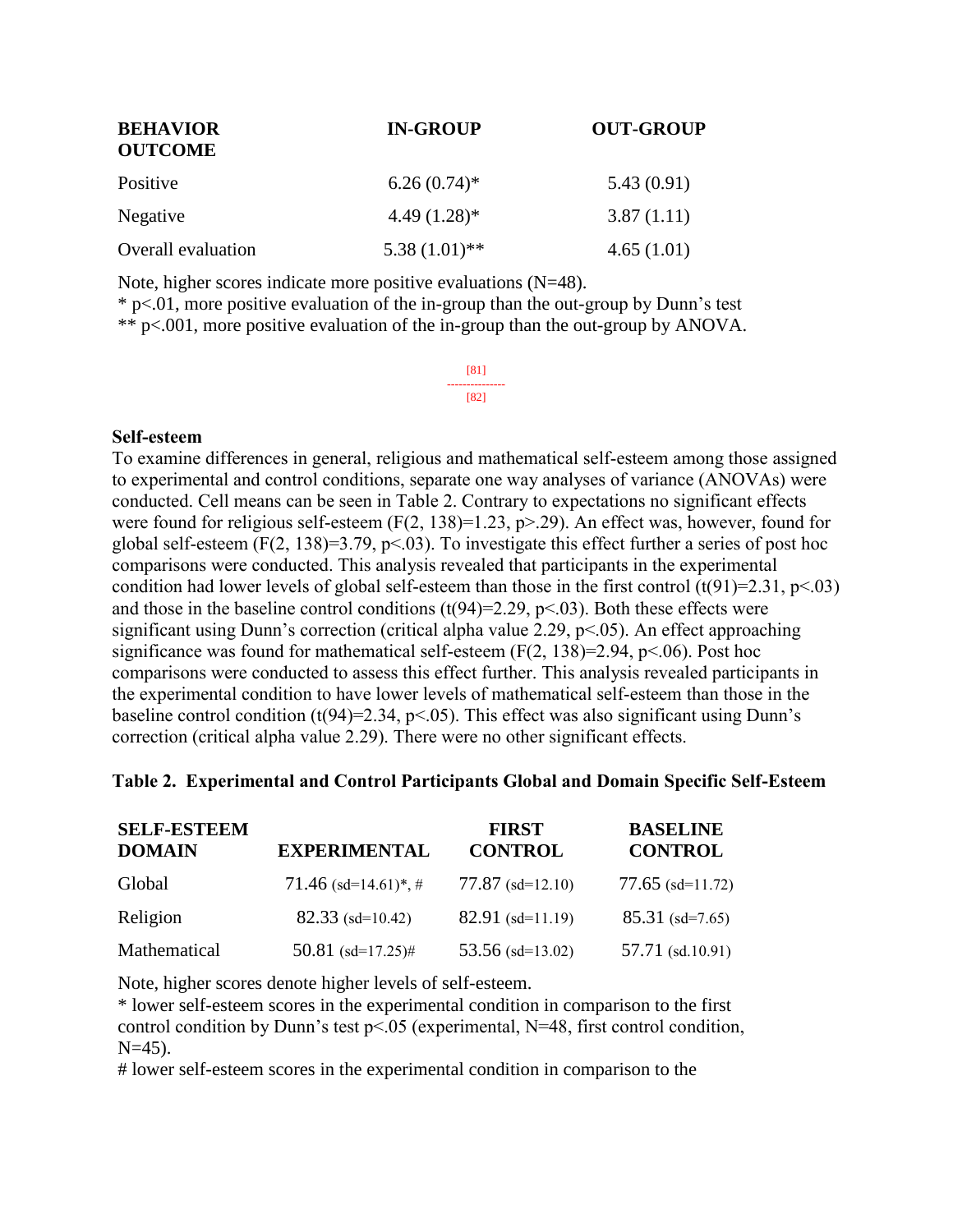baseline control condition by Dunn's test p<.05 (experimental, N=48, baseline control condition, N=48).

> [82] --------------- [83]

### **General Discussion**

One hypothesis was tested in this experiment. This predicted that category members (i.e. Christians) would experience an increase in that domain of self-esteem judged to be more important to the in-group (religion), following the display of evaluative in-group bias. No support was found for this hypothesis. In the experimental condition, regardless of whether they behaved positively or negatively, participants evaluated in-group targets (i.e. Christians) more highly than out-group targets (i.e. Atheists). Following the manifestation of these biases participants failed to experience an increase in that domain of self-esteem judged to be more important to the in-group (i.e. religion). Contrary to expectations those Christians who displayed evaluative in-group bias showed lower levels of global and mathematical self-esteem (although, with respect to the latter domain this was only in comparison to the baseline control condition).

These findings are at odds with those reported by Hunter and his colleagues (1996, 1997). Hunter et al., found that the display of evaluative in-group bias lead to increases in domain specific self-esteem. In this sense it may be argued that the failure of the current investigation to replicate the work of Hunter et al, may be a joint consequence of (a) the relatively low worth of mathematical self-esteem to participants and (b) that (given the Christian emphasis on individual responsibility) the religious domain of self-esteem (as assessed by the SDQ III) may be chronically accessible at the personal rather than the social level of identity (see also Ng  $\&$ Wilson, 1989). Similarly, it should also be acknowledged that we cannot, of course, discount the possibility that participants may have experienced elevated feelings of self-worth on some other domain of self-esteem (e.g. honesty, academic ability) which was not included in the present study. Lowered levels of self-esteem following the clear expression of in-group bias are, however, particularly difficult to reconcile with the SIT assumption that category members engage in various forms of inter-group discrimination in order to enhance their self-esteem.

One possible explanation for these findings can of course be easily offered through reference to the social norms of the Christian participants. An important part of the Christian doctrine entreats believers to love others 'as thy self'. Consequently, by showing bias in favor of their own group it is possible that category members may have experienced feelings of shame and thus subsequently lowered self-esteem. While such an interpretation is plausible with respect to the present study, it is important to remember that the findings discerned in the current investigation are not the first to record decreased self-esteem amongst those who shown in-group bias. Indeed, similar findings have been reported by a number of other researchers (e.g. Hogg, Turner, Nascimento-Schulze, & Spriggs, 1986, experiment 2; Vickers, Abrams & Hogg, 1988). Likewise, in a recent study, Branscombe & Wann (1994) found lowered levels of collective selfesteem amongst U.S. college students who derogated out-groups comprising French, South African and Chinese nationals.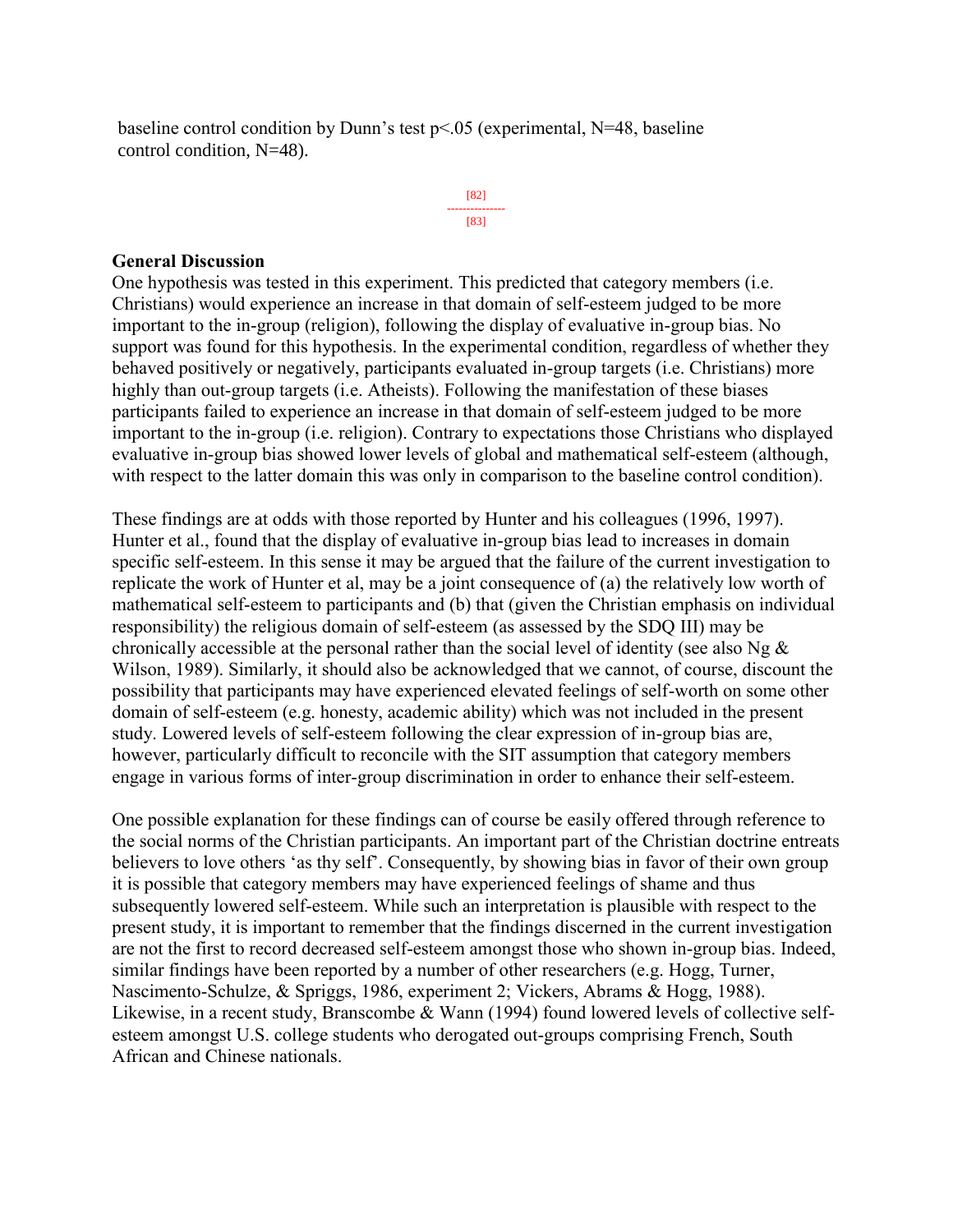[84]

Such findings, in conjunction with those discerned in the present investigation, would tend to indicate that the need to achieve and maintain self-esteem is not always a primary function of inter-group discrimination, particularly among the members of realistic groups. Moreover, given that self-esteem may in fact suffer (a transitory decrease) after the display of inter-group differentiation this, of course, begs the question as to why participants would engage in such behavior if they are likely to then experience such a negative outcome. One obvious possibility is that inter-group discrimination works to a more primary motive than that of self-esteem. In this regard several recently proposed motives may plausibly account for the expression of inter-group discrimination (e.g. Hogg & Abrams, 1993; Leary & Downs, 1995). It now behooves researchers concerned with understanding the motivational basis of inter-group discrimination to examine these possibilities.

## **FOOTNOTES**

1. To control for any potential bias in the naming of stimulus persons a separate pilot study was conducted (see Kasof, 1993 for a review). Participants (N=82) evaluated the pleasantness of the Christian and Atheist names that were to be used in the current investigation (e.g. Greg, Simon). Responses were scored on a 7-point Likert scale (7-pleasant, 1-unpleasant). A repeated measures t-test revealed that there were no significant differences (M=4.19 v M=4.27, t(81)=.76, p>.45).

2. The self-esteem domain of religion was included on the basis of the assumption that it would be judged to be relatively important to the Christian in-group. The domain of mathematical selfesteem was included as a result of pilot testing. To determine which self-esteem domains were likely to be deemed as being important and unimportant in the current context a separate pilot test was carried out. Respondents (N=130), recruited from the general student population, were asked to rate the importance of 12 SDQ III self-esteem domains in the current context (physical appearance, physical ability, opposite sex relations, same sex relations, parental relations, emotional stability, spirituality verbal ability, mathematical ability, academic ability creative ability and honesty). Ratings were assessed on 7 point Likert scales (1-Unimportant, 7- Important). Physical appearance  $(M=5.71)$  and Emotional stability  $(M=5.58)$  received the highest evaluations. Mathematical ability received the lowest rating (M=3.69). Consequently we decided to incorporate the latter into the present investigation.

> [84] --------------- [85]

## **REFERENCES**

Abrams, D. (1996). "Social identity, self as structure and self as process." In W. P. Robinson (Ed), *Social Groups and Identities: Developing the Legacy of Henri Tajfel.* Oxford: Butterworth/Heinemann.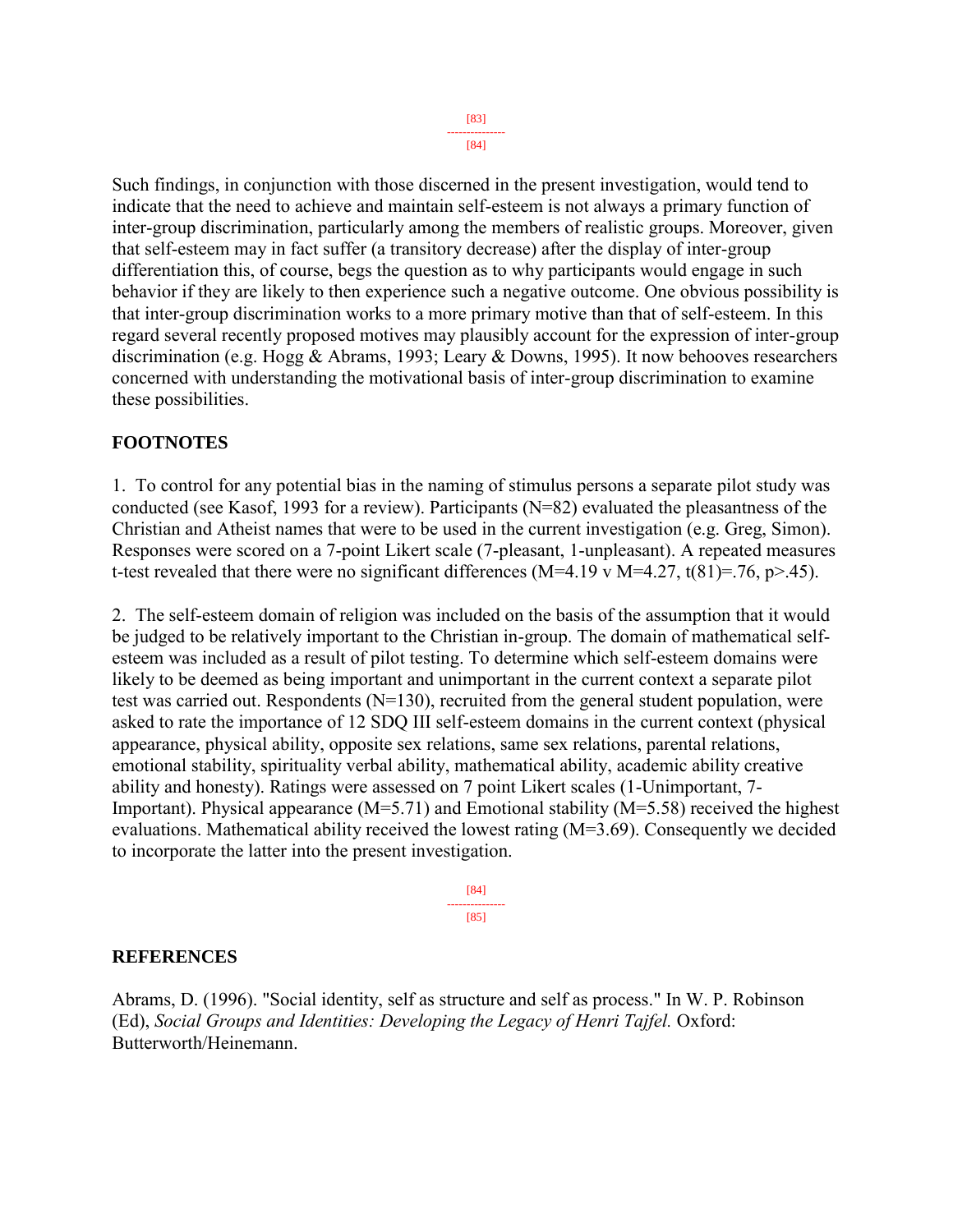Abrams, D. & Hogg, M. A. (1988). "Comments on the motivational status of self-esteem in social identity and intergroup discrimination." *European Journal of Social Psychology*, 18, 317- 334.

Branscombe, N. R. & Wann, D. L. (1994). "Collective self-esteem consequences of out-group derogation when a valued social identity is on trial." *European Journal of Social Psychology,* 24, 641-657.

Brown, R. (1995). *Prejudice: Its Social Psychology.* Oxford: Blackwell.

Byrne, B. M. (1996). *Measuring Self-Concept Across the Life Span: Issues and Instrumentation.*  American Psychological Association.

Dovidio, J. F. & Fazio, R. H. (1992). "New technologies for the direct and indirect assessment of attitudes." In J. M. Tanur (Ed.), *Questions About Questions: Inquiries into the Cognitive Bases of Surveys.* New York: Russell Sage Foundation.

Harter, S. (1986). "Processes underlying the construction, maintenance and enhancement of the self-concept in children." In J. Suls & A. G. Greenwald (Eds), *Psychological Perspectives on the Self (vol 3).* Hillsdale, NJ: Erlbaum.

> [85] --------------- [86]

Hogg, M. A. & Abrams, D. (1988). *Social Identifications: A Social Psychology of Intergroup Relations and Group Processes.* London: Routledge.

Hogg, M. A. & Abrams, D. (1993). "Towards a single-process uncertainty reduction model of social motivation in groups." In M. A. Hogg & D. Abrams (Eds), *Group Motivation: Social Psychological Perspectives.* London: Harvester/Wheatsheaf.

Hogg, M. A., Turner, J. C., Nascimento-Schulze, C., Spriggs, D. (1986). "Social categorization, intergroup behaviour and self-esteem: Two experiments." *Revista de Psicologia Social,* 1, 23-37.

Hunter, Platow, M. J., Bell, L. M., Kypri, K., Lewis, C. A. (1997). "Intergroup bias and selfevaluation: Domain specific self-esteem, threats to identity and dimensional importance." *British Journal of Social Psychology*, 36, 405-426.

Hunter, J. A., Platow, M. J., Howard, M. L. & Stringer, M. (1996). "Social identity and intergroup evaluative bias: Realistic categories and domain specific self-esteem in a conflict setting." *European Journal of Social Psychology,* 26, 631-647.

Islam, M. R. & Hewstone, M. (1993). "Intergroup attributions and affective consequences in majority and minority groups." *Journal of Personality and Social Psychology,* 64, 936-950.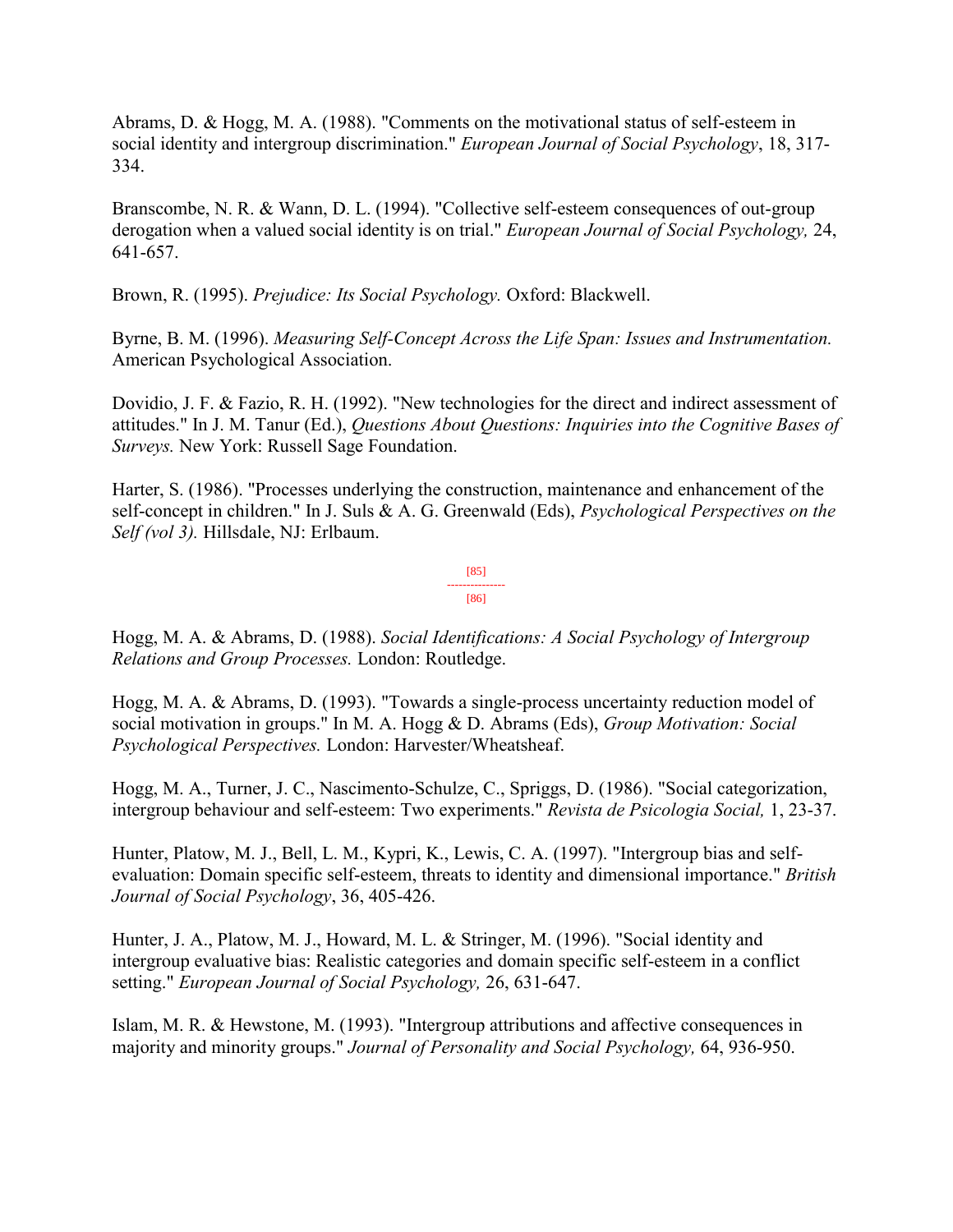Kasof, J. (1993). "Sex bias in the naming of the stimulus persons." *Psychological Bulletin,* 113, 140-163.

Leary, M. R. & Downs, D. L. (1995). "Interpersonal functions of the self-esteem motive: The self-esteem system as a sociometer." In M. J. Kernis (Ed), *Efficacy, Agency and Self-Esteem.* New York: Plenum Press.

Luhtanen, R. & Crocker, J. (1992). "A collective self-esteem scale: Self-evaluation of one's social identity." *Personality and Social Psychology Bulletin,* 18, 302-318.

Marsh, H. W. (1992). *Manual for the Self-Description Questionnaire III*. University of Western Sydney: Australia.

Marsh, H. W. (1993). "Academic self-concept: Theory measurement and research". In J. Suls (Ed.), *Psychological Perspectives on the Self (vol 4).* Hillsdale, NJ: Erlbaum.

> [86] --------------- [87]

Ng, S. H. & Wilson, S. (1989). "Self-categorization theory and belief polarization among Christian believers and atheists." *British Journal of Social Psychology,* 28, 47-56.

Oakes, P. J., Haslam, S. A., Turner, J. C. (1994). *Stereotyping and Social Reality.* Oxford: Blackwell.

Rosenberg, M. (1965). *Society and the Adolescent Self-Image.* Princeton, NJ: Princeton University Press.

Rubin, M. & Hewstone, M. (1998). "Social identity theory's self-esteem hypothesis: A review and some suggestions for clarification." *Personality and Social psychology Review*, 2, 40-62.

Tajfel, H. & Turner, J. C. (1979). "An integrative theory of intergroup conflict." In W. G. Austin & S. Worchel (Eds), *The Social Psychology of Intergroup Relations.* Monterey: Brooks/Cole.

Turner, J. C., Hogg, M. A., Oakes, P. J., Reicher, S. D. & Wetherell, M. S. (1987). *Rediscovering the Social Group: A Self-Categorization Theory.* Oxford: Blackwell.

Turner, J. C., Oakes, P., Haslam, S. A. & McGarty, C. (1994). "Self and collective: Cognition and social context." *Personality and Social Psychology Bulletin,* 20, 454-463.

Vickers, E., Abrams, D., Hogg, M. A. (1988). "The influence of social norms on discrimination in the minimal group paradigm." Cited in D. Abrams & M. A. Hogg, "Comments on the motivational status of self-esteem in social identity and intergroup discrimination" *European Journal of Social Psychology,* 18, 317-334.

## **AUTHOR INFORMATION**